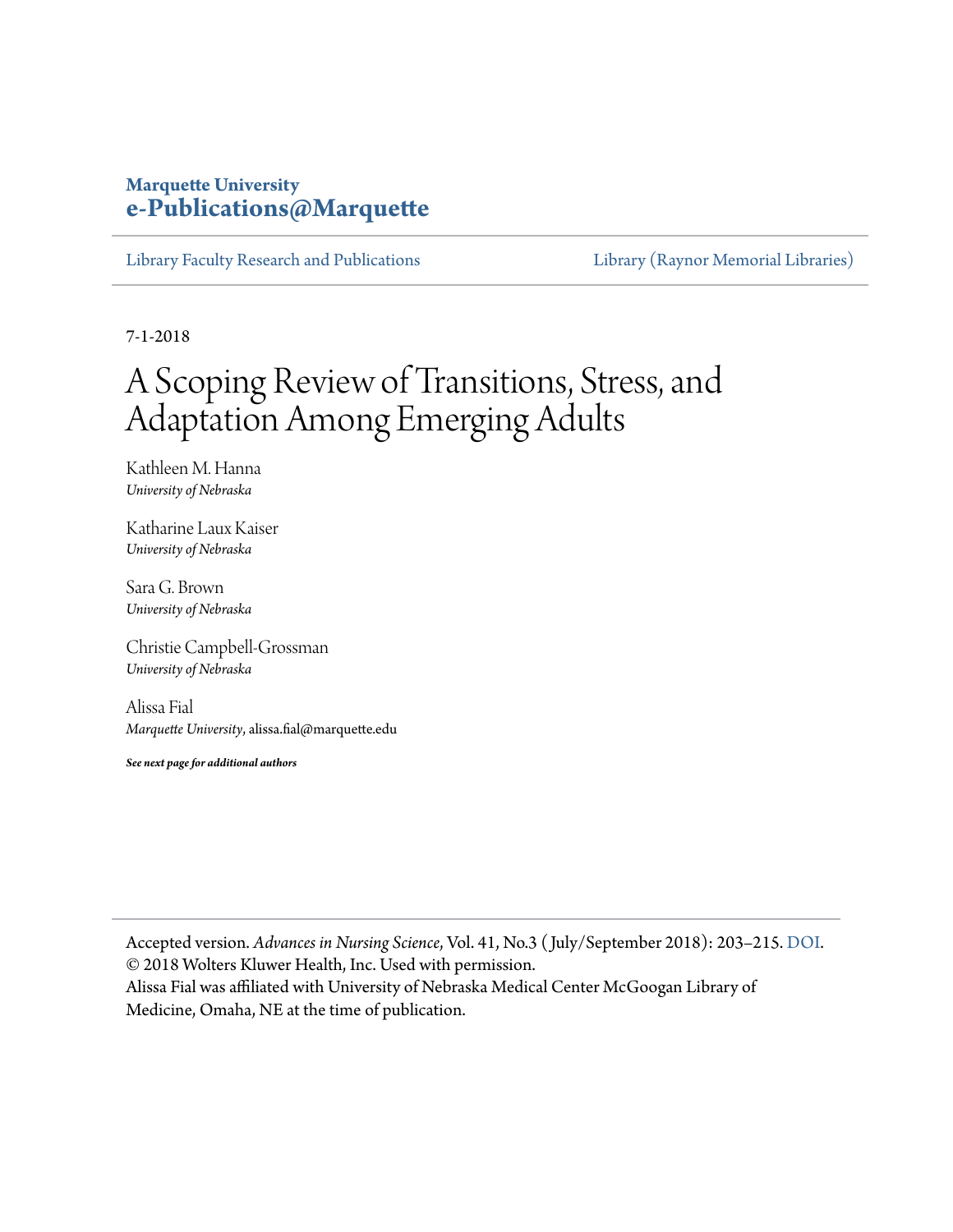#### **Authors**

Kathleen M. Hanna, Katharine Laux Kaiser, Sara G. Brown, Christie Campbell-Grossman, Alissa Fial, Amy Ford, Diane B. Hudson, Rebecca Keating-Lefler, Heidi Keeler, Tiffany A. Moore, Audrey E. Nelson, Peggy Pelish, and Susan Wilhelm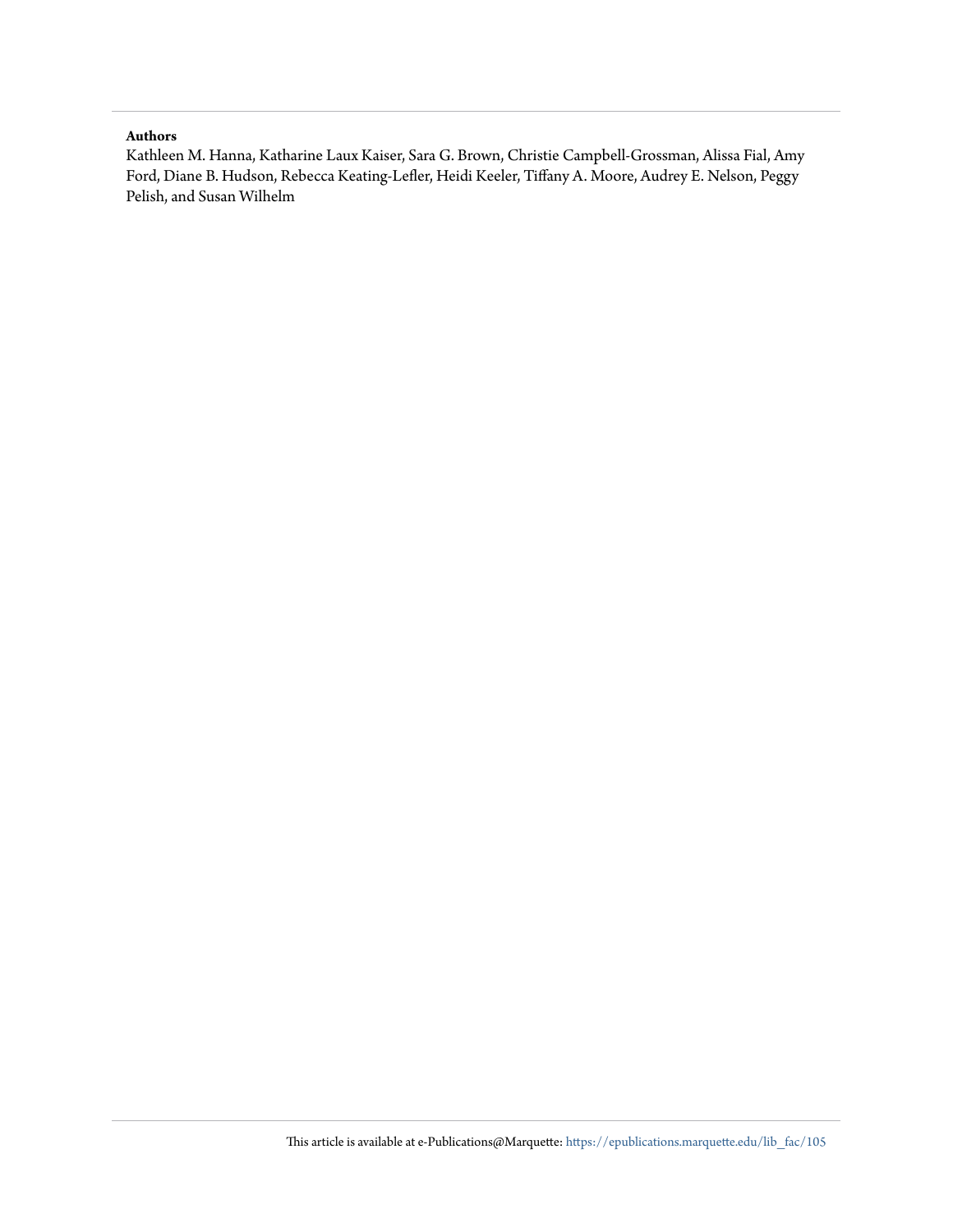**Marquette University**

# **e-Publications@Marquette**

# *Library Faculty Research and Publications*

*This paper is NOT THE PUBLISHED VERSION;* **but the author's final, peer-reviewed manuscript.** The published version may be accessed by following the link in the citation below.

*Advances in Nursing Science*, Vol. 41, No. 3 (July/September 2018): 203-215[. DOI.](https://doi.org/10.1097/ANS.0000000000000214) This article is © Wolters Kluwer Health and permission has been granted for this version to appear in [e-](http://epublications.marquette.edu/)[Publications@Marquette.](http://epublications.marquette.edu/) Wolters Kluwer Health does not grant permission for this article to be further copied/distributed or hosted elsewhere without the express permission from Wolters Kluwer Health.

# A Scoping Review of Transitions, Stress, and Adaptation Among Emerging Adults

Kathleen Hanna University of Nebraska Medical Center College of Nursing, Omaha, NE Katherine Laux Kaiser University of Nebraska Medical Center College of Nursing, Omaha, NE Sara G. Brown University of Nebraska Medical Center College of Nursing, Omaha, NE Christie Campbell-Grossman University of Nebraska Medical Center College of Nursing, Omaha, NE Alissa Fial University of Nebraska Medical Center McGoogan Library of Medicine, Omaha, NE Amy Ford University of Nebraska Medical Center College of Nursing, Omaha, NE Diane B. Hudson University of Nebraska Medical Center College of Nursing, Omaha, NE Rebecca Keating-Lefler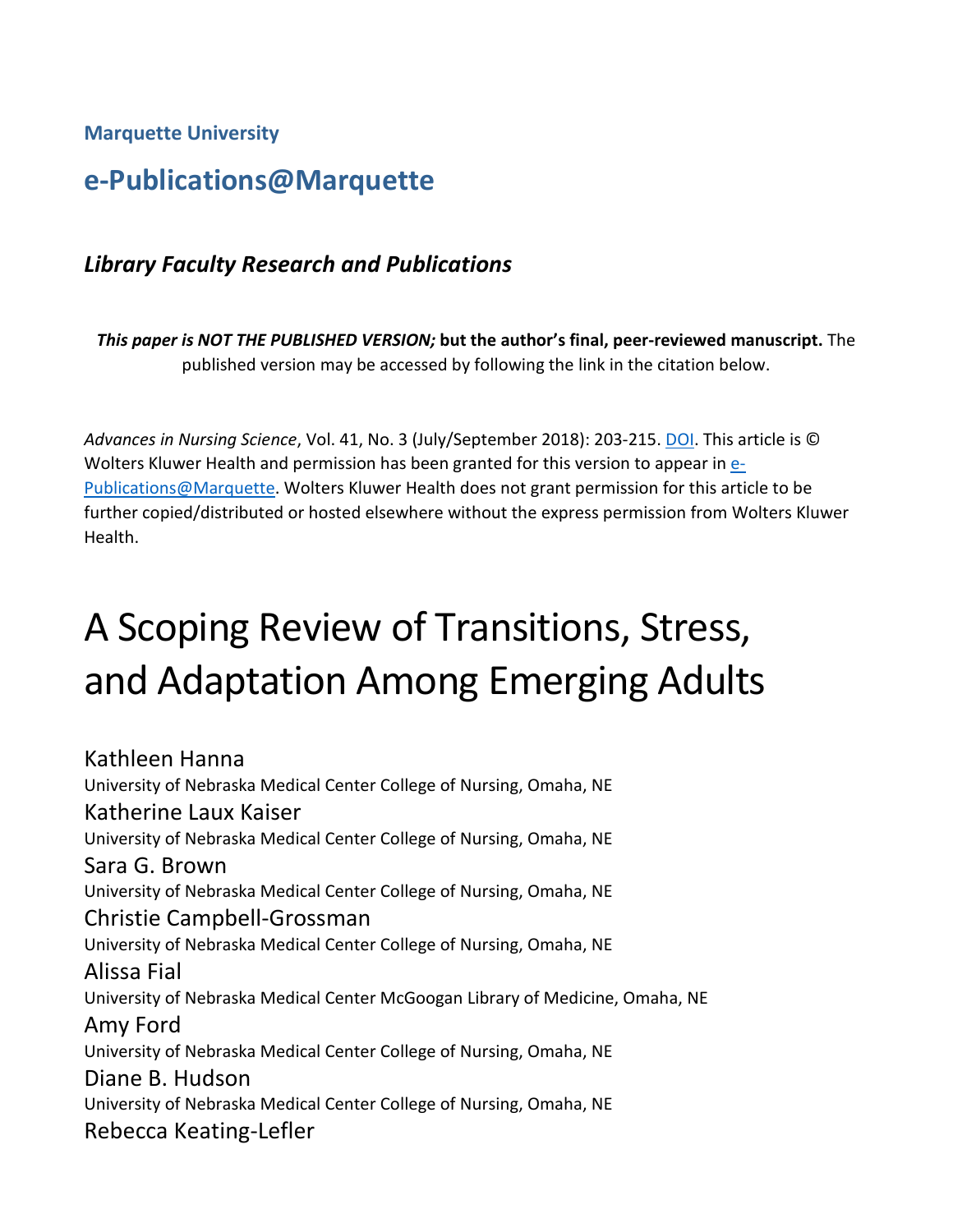University of Nebraska Medical Center College of Nursing, Omaha, NE Heidi Keeler University of Nebraska Medical Center College of Nursing, Omaha, NE Tiffany A. Moore University of Nebraska Medical Center College of Nursing, Omaha, NE Audrey E. Nelson University of Nebraska Medical Center College of Nursing, Omaha, NE Peggy Pelish University of Nebraska Medical Center College of Nursing, Omaha, NE Susan Wilhelm University of Nebraska Medical Center College of Nursing, Omaha, NE

# Abstract

This scoping review examined research on transitions among emerging adults, 18- to 30-year-olds, to identify designs, populations, frameworks, transition types, and transition outcomes. A librarian conducted the search, yielding 2067 articles. Using predefined criteria, teams screened abstracts and reviewed articles, with 82% to 100% interrater agreement. Data from the final 160 articles were placed in evidence tables and summarized. Most frequently, the studies had exploratory-descriptive designs (69%), nondiagnosed samples (58%), no theoretical frameworks (58%), developmental transitions (34%), and health-related behavior outcomes (34%). This transition research is in an early stage of knowledge development and would benefit from further theory development.

TRANSITIONS ARE AN important nursing phenomenon, $1$  and a critical transitional time is the relatively new developmental period of emerging adulthood for those typically from 18 to 25 years of age and even up to 30 years of age.<sup>2</sup> Transitions from one relatively stable state to another<sup>1</sup> are proposed to be stressful,<sup>3</sup> requiring adaptation, $1$  with the potential to impact health. $3$  Adaptation to a transition is indicated by mastery of behaviors associated with roles as well as well-being.<sup>1</sup> However, as emerging adulthood is a relatively new research area, there is a need to examine the growing body of empirical evidence, especially identifying variables of interest that exemplify adaptive behaviors, roles, and well-being for this age group. Scientific interest in emerging adulthood transitions is evident. For example, Arnett<sup>4</sup> proposed this new developmental stage; the Research Network on Transitions to Adulthood and Public Policy published a landmark book, titled On the Frontier of Adulthood<sup>5</sup>; the Society for Study of Emerging Adulthood was founded along with the inception of its journal and biennial conference; and the Institute of Medicine<sup>6</sup> published Investing in the Health and Well-being of Young Adults. Given the relatively newness of this area, there is a need for those in health care practice and research to understand the breadth of research in the area of transitions, stress, and adaption among emerging adults. Scoping reviews are a means for examining breadth rather than depth of evidence in a research area.<sup>7</sup> This type of review can provide conceptual clarity,<sup>8</sup> boundaries of examination,<sup>7</sup> and directions for future research.<sup>7,8</sup> Thus, a scoping review was conducted to examine the type and range of research on transitions, stress, and adaptation among emerging adults to identify designs, populations, frameworks, transition types, and transition outcomes.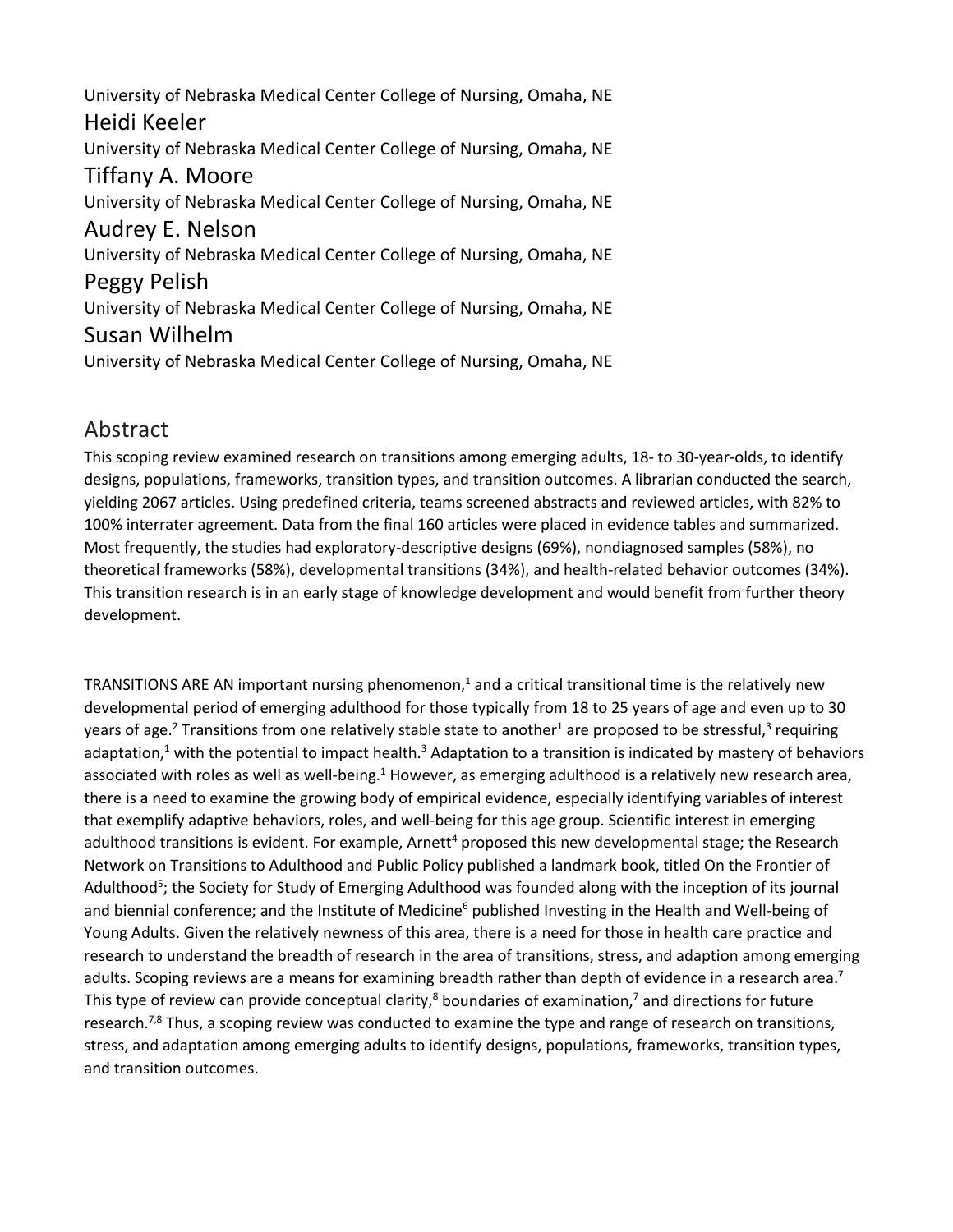# Statement of Significance

# What is known or assumed to be true?

Transitions are critical for emerging adults who are known to experience many changes. Transitions are considered stressful, require adaptation, and have implications for the health and well-being of emerging adults. Emerging adulthood, the developmental period prior to adulthood, is currently receiving considerable research attention. Greater understanding of the range and type of research in the area of transitions, stress, and adaption among emerging adults would be helpful to nurses working with this age group.

# What this article adds?

We found this area of research in the early stage of knowledge development; predominately exploratorydescriptive research designs were used with a lack of theoretical frameworks and appropriate ages reflective of this developmental period. We provide a view of the breadth of research on transitions, stress, and adaptation among emerging adults, illuminating the growing body of science. There were multiple indicators of adaptation to transitions such as involvement in health-compromising behaviors, stressful responses, and health status and symptoms, as well as general and specific ways of adaptation. We found that Meleis' typology of transitions useful in categorizing the many changes experienced by emerging adults. Finally, we found support for using Meleis' transition framework to provide direction for future theoretical and empirical work.

# BACKGROUND

This scoping review is guided by classic writings on transitions by Meleis<sup>1</sup> and Bridges<sup>9</sup> and on emerging adults.<sup>2,5,6</sup> The transition passage is initiated by an external event,<sup>3,9</sup> labeled by some as transitional events<sup>10</sup> or experiences.<sup>11</sup> The types of transitions in this scoping review were guided by developmental, situational, and health-illness types of transitions identified by Schumacher and Meleis,<sup>12</sup> augmented by emerging adulthood literature. In addition, transitions can be considered to be normative or nonnormative and planned or unexpected.<sup>3</sup> Finally, transitions can co-occur,<sup>12</sup> which is especially salient for emerging adults who are known to experience several transitions at the same time.<sup>13</sup> It is important to identify the range of transition types in research conducted with emerging adults.

# Emerging adult developmental transitions

For emerging adults, a major type of transition in this review is developmental, $12,14$  which is considered to be normative.14,15 This transition is related to growth as well as development, commonly within the individual but also within relationships.<sup>12</sup> Proposed and described by Arnett,<sup>4</sup> emerging adulthood is a newly recognized developmental period and is described as the period between being a dependent child and an independent adult.<sup>16</sup> This maturational process is taking a longer amount of time than in the past<sup>2,17</sup> associated with longer periods of education, living with the family of origin, and delayed childbearing.18 According to Arnett,<sup>2</sup> emerging adults are focused on exploring their identity, and achievement of adulthood in contemporary times is viewed as autonomy with interdependence, intimacy in a long-term relationship, and an ending of involvement in risktaking behaviors.<sup>19</sup>

# Emerging adult situational transitions

Situational transitions, changes in physical location or relationships, $1$  are common during emerging adulthood. This time period is known for many changes such as graduating from high school,<sup>17,20</sup> enrolling in college and entering the workforce,<sup>21</sup> moving in and out of parental homes,<sup>22</sup> completing their education, beginning their career, establishing independent households, forming intimate relationships, and starting families.<sup>16,17</sup> These events may be normative/planned or not. For example, graduating from high school has long been considered a rite of passage for those in the United States.<sup>23</sup> However, another may be unplanned such as a family move with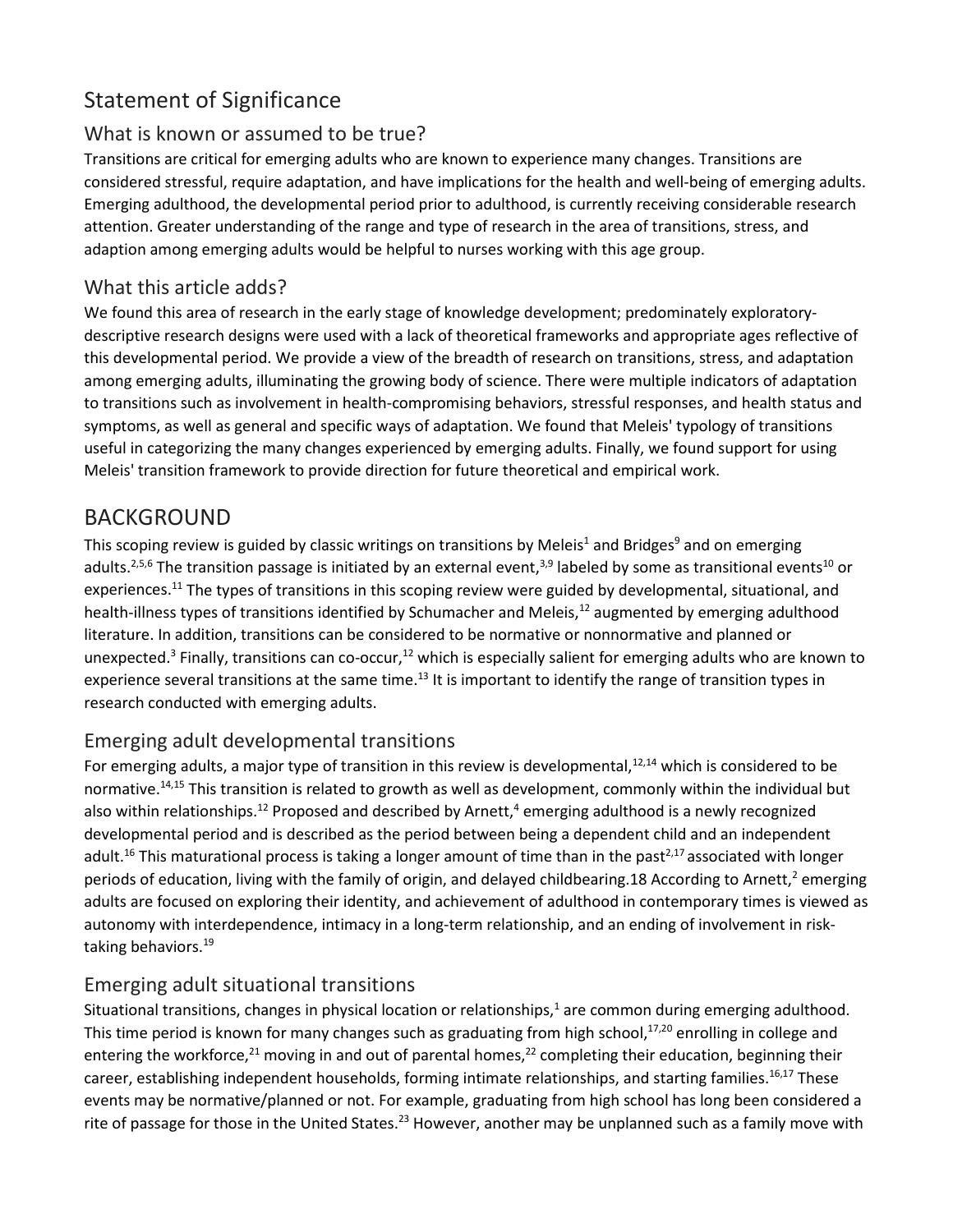a job transfer. For emerging adults, transitions occur with great variability19 and milestones are not sequentially ordered as they were in the past.<sup>17</sup> In addition to these, those with chronic conditions or special needs are involved in situational transitions in health care settings as they are expected to move from pediatric to adult health care providers.<sup>24</sup>

#### Emerging adult health-Illness transitions

Another transition is the health-illness transition,<sup>12</sup> requiring a response to a diagnosis or treatment of a healthrelated condition.<sup>1</sup> Although this age group is relatively healthy,<sup>6</sup> some emerging adults are experiencing healthillness transitions. Specific health-illness data for this age group are not available; however, some statistics provide a picture of those diagnosed with select conditions. For example, among 20- to 39-year-olds, approximately 60 000 are diagnosed with cancer each year<sup>25</sup>; among 20- to 24-year-olds, 7.6% have a current diagnosis of asthma<sup>26</sup>; among adolescents younger than 20 years (an indication of those who will age into emerging adulthood), 167 000 have type 1 diabetes and greater than 18 000 have type 2 diabetes<sup>27</sup>; and among 18- to 24-year-olds, 23% are obese, 23% are involved in substance abuse, and 9% have a major depressive episode.<sup>28</sup>

## Emerging adult transition outcome indicators

Transition outcome indicators are guided by general writings on transitions by Meleis, $<sup>1</sup>$  augmented by more</sup> specifics in emerging adult literature. The transition process is an internal psychological process9 that is disruptive,<sup>3</sup> implying an immediate response (a proximal outcome) such as distress, anxiety, and depression, to name a few.<sup>3</sup> Transitions require adaptation,1 implying a more distal outcome. Indicators of adaptation are generally noted to be identity, mastery of role behaviors, and subjective well-being by Meleis,<sup>1</sup> with more specific outcomes suggested in emerging adulthood literature. Much of the literature is focused on outcomes reflective of maladaptation. For example, emerging adults are noted to be involved in behaviors that place their health at risk such as alcohol use, hard drugs, marijuana, and cigarette smoking,<sup>6</sup> as well as their lack of healthpromoting health behaviors such as low levels of exercise and healthy eating.<sup>6</sup> These health-related behaviors may be associated with leading causes of death, again maladaptive outcome indicators. For example, among 18 to 24-year-olds, 61.2 of 100 000 deaths were due to injuries and 19.0 of 100 000 deaths were due specifically to motor vehicle injuries.28 Indication of poor adaptation could also be dropping out of school, unemployment, homelessness, being on public assistance, and early fertility.<sup>2</sup>9 In addition, the developmental characteristics of emerging adulthood and achievement of criteria for adulthood noted earlier in the discussion of the developmental stage of emerging adulthood could likely be indicators of adaptation outcomes.

The developmental period of emerging adulthood is currently being paid considerable attention. It is important to understand this transitional time, which is assumed to be stressful, requiring adaptation, and potentially impacting current and future health. However, as it is a new area of research, it is not clear how transitions, stress, and adaptation are operationalized, the designs and populations in the studies, and the guiding theoretical frameworks used. Thus, a scoping review was conducted to examine the range and type of research on transitions, stress, and adaptation among emerging adults. In research articles on transitions, stress, and adaptation with emerging adults, we asked what:

- Type of designs were used;
- Populations were studied;
- Theoretical frameworks guided the studies;
- Types of transitions were examined;
- Immediate stress responses to transitions were studied; and
- Outcome indicators of adaptation to the transition process were studied?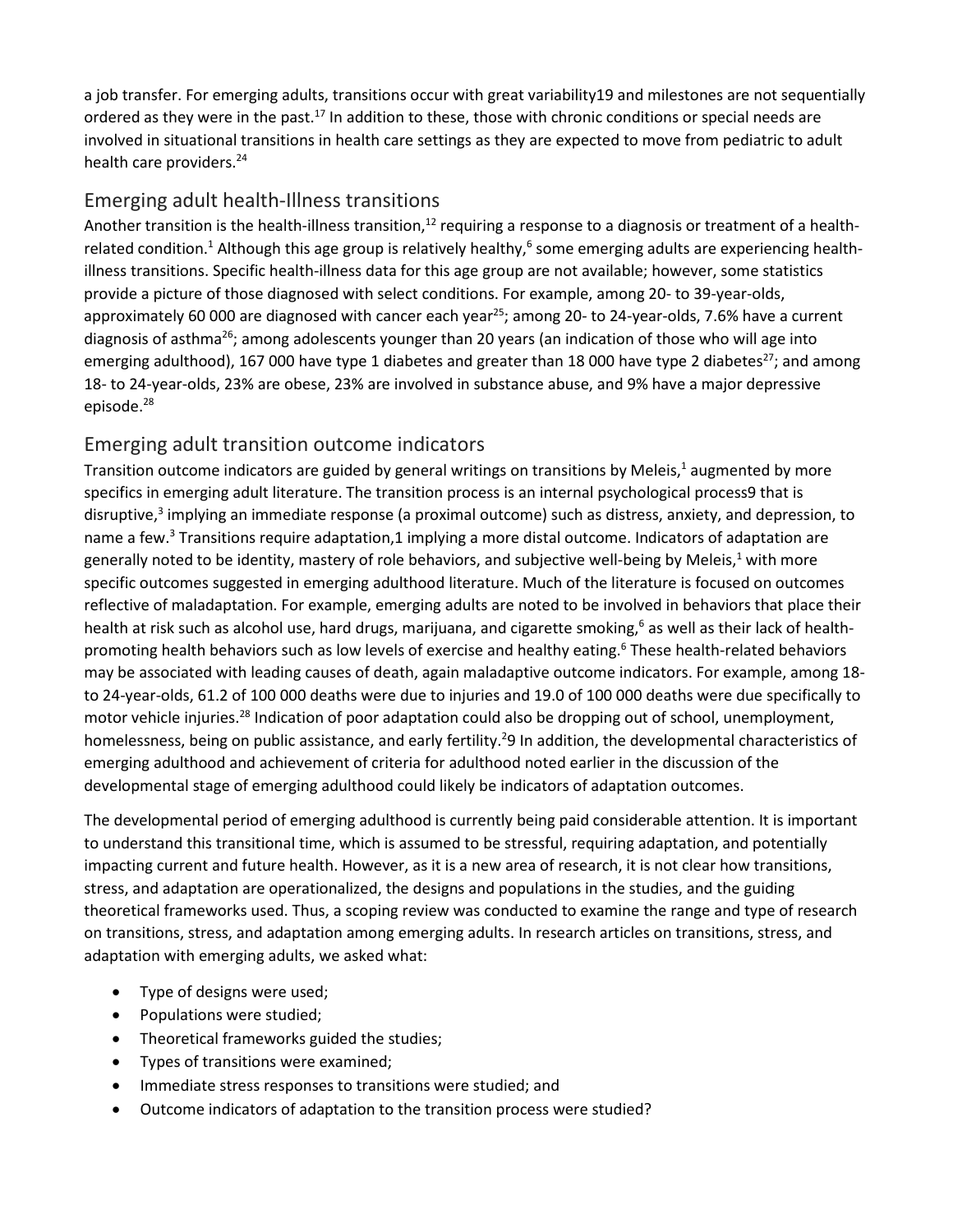# METHODS

Because this is a relatively new research area, a scoping review, frequently conducted to map an area of research, $30$  was conducted. According to Arksey and O'Malley, $30$  scoping reviews involve the following: identifying the research questions and relevant studies; recording the data; and finally collating, summarizing, and reporting results. A scoping review is often without evaluation of the quality of the research, which may lead to subsequent more focused systematic reviews.<sup>30</sup>

### Literature search and screening

Identification of relevant studies was guided by the search and screen process outlined in the PRISMA statement<sup>31</sup> and delineated in the Figure. The literature search was conducted by a medical librarian at a university during the spring of 2015 for the past 10 and updated in spring 2016. Search engines were PubMed, CINAHL, Cochrane, EMBASE, Social Services Abstracts, Sociological Abstracts, and PsycINFO. The concepts chosen were guided by the main concepts of transitions, stress, and adaptation and the population of focus, emerging adults in the United States. To guide the search, a librarian, in consultation with the lead authors, developed concept tables of key words, summarized as follows: transitions, adjustment, adaptation, coping, development, life event, transitional events such as leaving home and cohabitation, stress including stressful life events, emerging and young adult, and United States (including any mention of specific location within the United States). The searches yielded a total of 2067 articles. After duplicates (n = 281) were removed, there were 1786 articles.



Figure Search, screen, and exclusion/inclusion process.

Eligibility criteria for screening of titles/abstracts and review of complete articles were predefined by the lead authors. The articles included focused on the emerging adult age group (>18 or <30 years of age) as well as transitions, stress, and adaptation; involved the US population; were written in English; published in refereed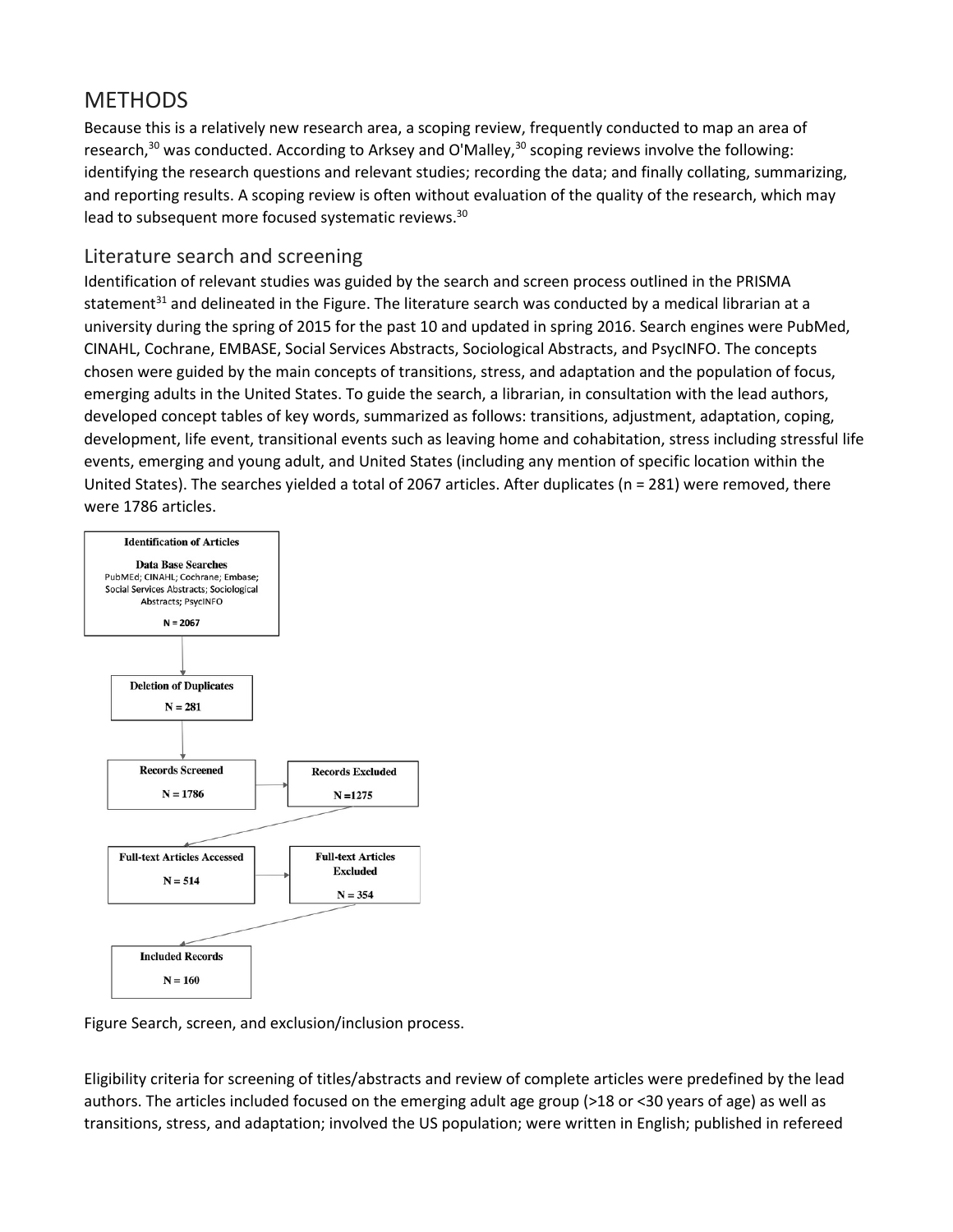journal; and conducted research. We defined emerging adulthood as 18 to 30 years of age because this age group begins around 18 years of age and may extend through the 20s to around 30 years of age.<sup>2,6</sup> However, if a study was focused upon this age predominately, although they included some participants older than 30 years and some younger than 18 years, the decision was made to include the study. For example, some studies focused upon changes between adolescence to emerging adulthood and some studies focused on retrospective examination of this emerging adulthood when participants were older than 30 years.

We included articles that focused upon transitions, defined as change from one state to another.<sup>1</sup> Because relevant transitions for this age group may be developmental, situational, and/or health-illness changes,<sup>3</sup> we included any of these types. In addition, because transitions are proposed to have distress responses and require adaptation, we included articles that focused on stress or distress, whether it was physical, mental, emotional, or psychosocial response to a demand. The stress may be measured as perceived, cumulative number of major life events or biomarkers indicative of stress. We also included articles focused upon adaptation defined as the process of adjustment to a transition/change or a biopsychosocial outcome indicative of a varying degree of adjustment. Because the focus was examining the breadth of empirical evidence, articles excluded were theoretical articles (including concept analysis), opinions, and case studies. As we wanted to know more about evidence in the United States, we excluded articles from non-English and non-US populations. Finally, because we wanted peer-reviewed articles, we also excluded dissertations and articles from predatory publishing sources.

The screening/review process was conducted by teams. Two-person teams first screened title/abstracts and then read complete articles for the same predefined eligibility criteria discussed earlier. Teams discussed disagreements until there was a resolution. Teams kept a record of their decisions at every point of the screening process. Although the screening process was guided by predefining criteria, a discussion of issues and clarification of criteria occurred at regular meetings of the full team. Examples of reasons for deletion were as follows: they were abstracts or posters and not complete articles; they were nonresearch articles such as opinions; they were not peer reviewed, the samples were not human; the sample was not in the United States; they were evaluation of a program or a tool; the age was not for emerging adults but was for children, adolescents, or older adults; and there was no focus on stress or adaptation outcome indicators. The lack of focus on a transition sometimes occurred. Several study samples were recruited from colleges and on the surface appeared to be examining either the emerging adult transition or the situational transition to college. However, college population was sometimes a convenience sample and a focus on a transition was not evident in the study, so these were deleted.

The screening of titles/abstract and the review of complete articles resulted in 160 articles in final sample. After screening title and abstracts, 1275 were excluded; after screening complete articles, 354 were excluded. Initial agreement between the pairs of reviewers ranged from 82% to 97%, whereas interrater agreement for complete article review ranged from 84% to 100%. Evidence tables to answer the research questions were completed for the 160 final data set of articles by team members. Evidence tables provided information on research designs, populations, theoretical frameworks, types of transitions, stress responses, and outcome indicators of adaptation for the studies. The lead authors tabulated the data with a priori categories for research designs, typology of transitions, and typical age group for emerging adulthood or not. However, because other categories such as adaptation outcome indicators were not well defined a priori in the literature, the data guided the categorization for the remaining research questions. The lead authors came to consensus on the categories. A reference list of the final 160 articles may be requested from the first author.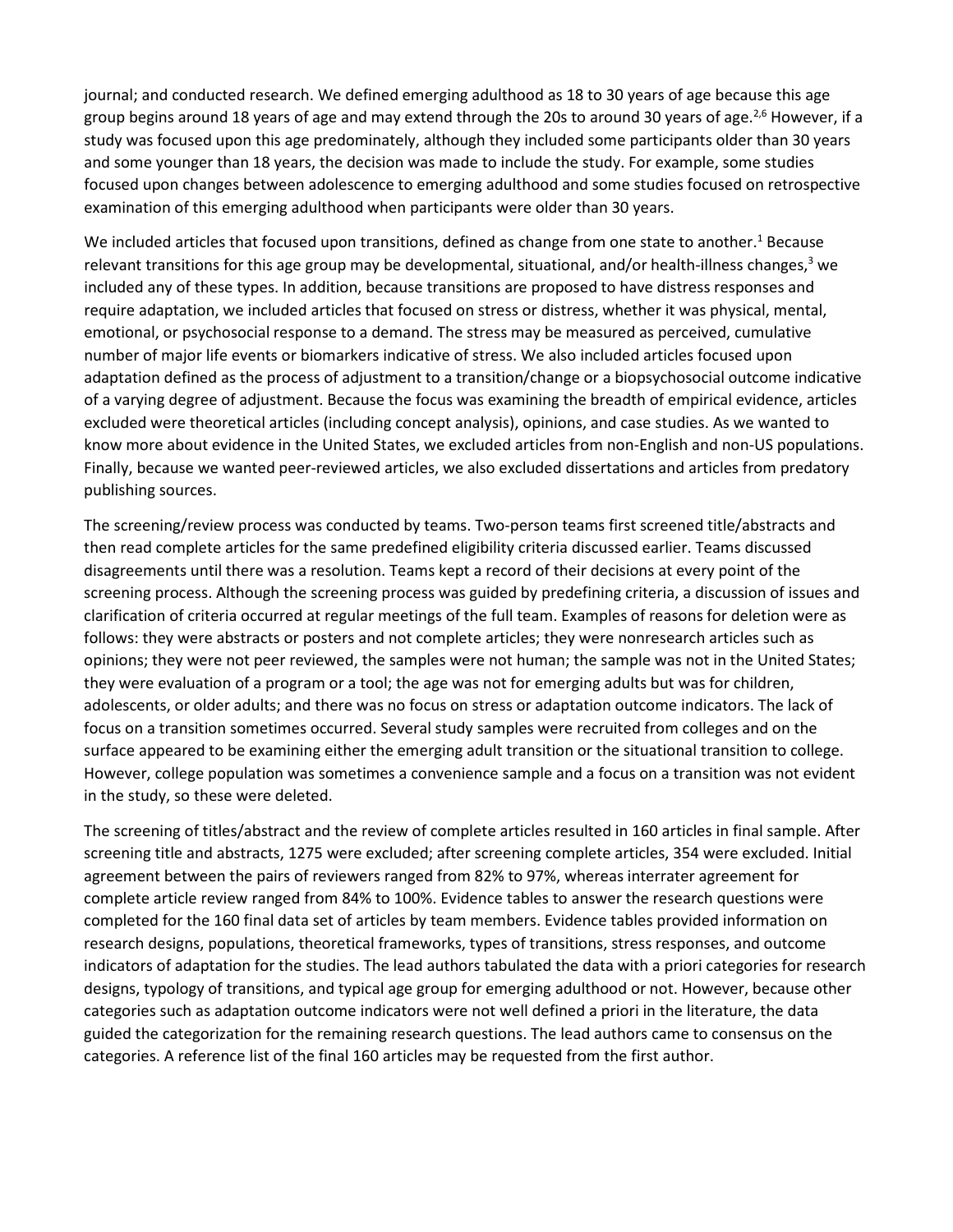# RESULTS

## Study designs

The designs for the research articles in the final sample were organized as to whether they were exploratorydescriptive, predictive, or involved manipulation of an independent variable (Table 1). The most frequent design (n = 112; 69%) was exploratory-descriptive, either describing what is known about concepts/variables or exploring relationship among them. Within this general category, 81 were quantitative, 21 studies qualitative, and 10 mixed methods. Next, there were 37 (23%) predictive designs, examining how independent variables predicted dependent variables. Finally, there were 13 (8%) studies that manipulated an independent variable, often testing an intervention. Only 4 (2%) studies were experimental randomized controlled designs. There were 51 longitudinal study approaches. Although most of the longitudinal approaches were predictive, some were descriptive, describing how a variable changed over time. As some studies were both descriptive and predictive, the final number of studies in the design categories was 162. Several studies (N = 30) were secondary analysis and used existing databases such as the National Longitudinal Study of Adolescent to Adult Health, the National Epidemiologic Survey on Alcohol and Related Conditions, the longitudinal Family and Community Health Study, and the Family Transitions Project study, to name a few.

|  |  | <b>Table 1.</b> Designs <sup>a</sup> |
|--|--|--------------------------------------|
|--|--|--------------------------------------|

| <b>Type of Design</b>                   | $\mathbf{n}(\%)$ |
|-----------------------------------------|------------------|
| Exploratory-descriptive                 | 112 (69)         |
| Quantitative                            | 81               |
| Qualitative                             | 21               |
| Mixed methods                           | 10               |
| Predictive                              | 37 (23)          |
| Manipulation of independent<br>variable | 13 (8)           |
| Total                                   | 162              |

<sup>a</sup>Some articles had both descriptive and predictive designs, yielding a total that was greater than 160.

#### Table 1 Designs<sup>a</sup>

| Type of Design                       | n (%)    |
|--------------------------------------|----------|
| Exploratory-descriptive              | 112 (69) |
| Quantitative                         | 81       |
| Qualitative                          | 21       |
| Mixed methods                        | 10       |
| Predictive                           | 37(23)   |
| Manipulation of independent variable | 13(8)    |
|                                      |          |
| Total                                |          |

<sup>a</sup>Some articles had both descriptive and predictive designs, yielding a total that was greater than 160.

### Populations studied

We categorized studies as to whether or not they targeted emerging adults inclusively as well as the type of population such as a health-illness condition (Table 2). The target population was emerging adults, those in the 18- to 30-year-old age group, and the majority (n = 104; 65%) of study samples had participants in this designated age group. However, a considerable number of studies (n = 56; 35%) also included those younger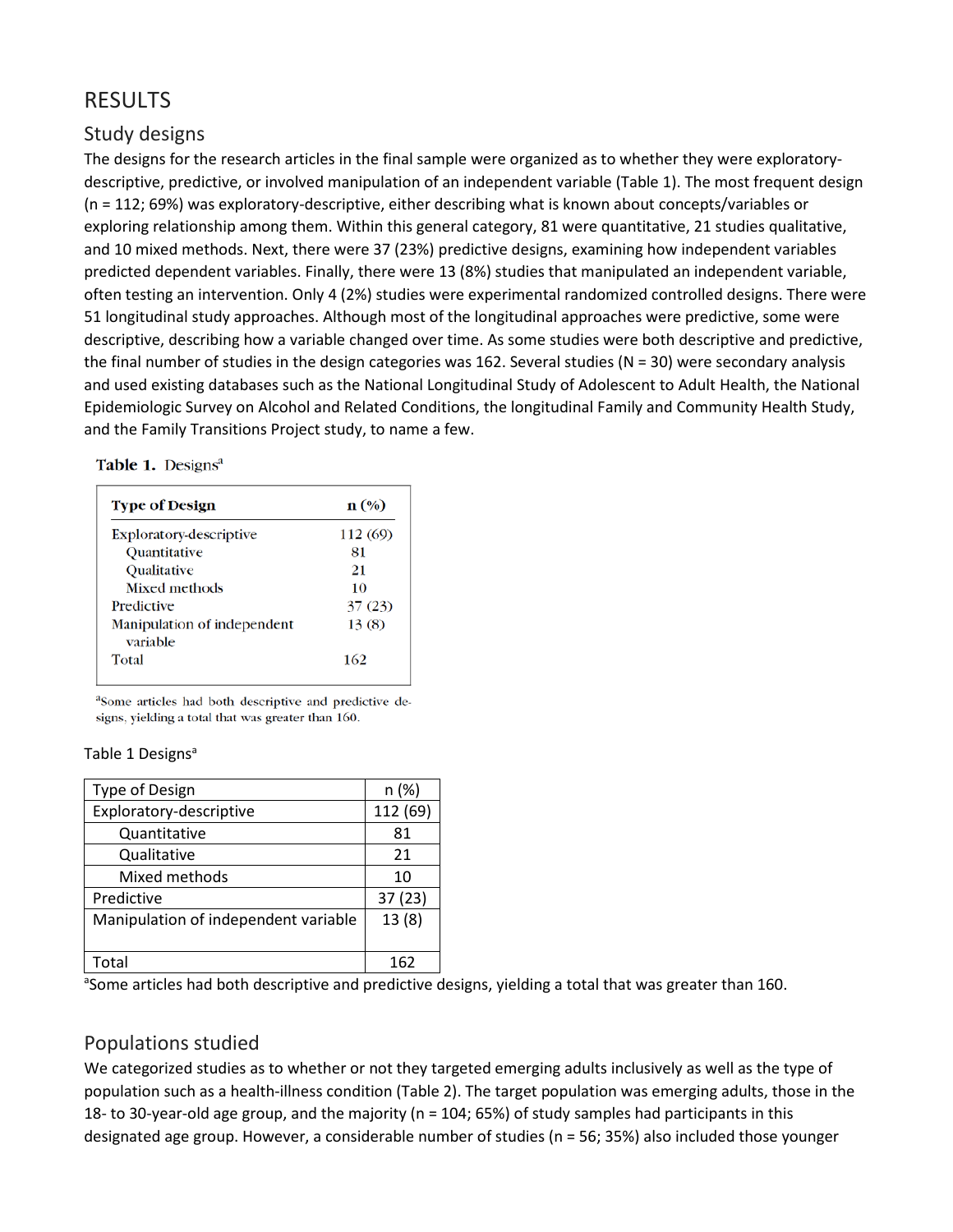than 18 years and/or those older than 30 years in their samples. There were subpopulations within the criterion of emerging adults. Most of the targeted samples were of typical emerging adults without any identified healthillness condition (n = 93; 58%). The next most frequent targeted sample was those who had some type of physical health–illness condition (n = 29; 18%). Diagnoses of chronic condition examples were diabetes, cystic fibrosis, sickle cell anemia, and spina bifida. Other examples were conditions where the focus was on diagnosis, treatment, or survivorship of HIV infection or cancer. Mental health conditions had a considerable number (n = 10; 6%), targeting those with a substance abuse disorder and depressive symptoms, for example. The next most frequent targeted sample was new families ( $n = 7$ ; 4%), with some being pregnant, some new mothers, and some high-risk fathers. The ones with fewer numbers were targeting those in the military (n = 6; 4%) or foster programs (n = 5; 3%), as well as those related to parental issues (n = 4; 3%), immigration (n = 2; 1%), sexual orientation ( $n = 2$ ; 1%), and homelessness ( $n = 2$ ; 1%).

|  | Table 2. Types of Populations |  |
|--|-------------------------------|--|
|--|-------------------------------|--|

| <b>Type of Population</b>  | $n \left(\frac{0}{0}\right)$ |
|----------------------------|------------------------------|
| Nondiagnosed               | 93 (58)                      |
| Physical illness condition | 29 (18)                      |
| <b>Mental illness</b>      | 10(6)                        |
| New mothers and fathers    | 7 <sup>(4)</sup>             |
| Military persons           | 6(4)                         |
| Foster youth               | 5 (3)                        |
| Parental issues            | 4 <sub>(3)</sub>             |
| Immigrants                 | 2(1)                         |
| Sexual orientation         | 2(1)                         |
| <b>Homeless</b>            | 2(1)                         |
| Total                      | 160                          |

**Table 2.** Types of Populations

| <b>Type of Population</b>  | n (%)   |
|----------------------------|---------|
| Nondiagnosed               | 93 (58) |
| Physical illness condition | 29 (18) |
| <b>Mental illness</b>      | 10(6)   |
| New mothers and fathers    | 7(4)    |
| Military persons           | 6(4)    |
| Foster youth               | 5(3)    |
| Parental issues            | 4(3)    |
| Immigrants                 | 2(1)    |
| Sexual orientation         | 2(1)    |
| Homeless                   | 2(1)    |
| Total                      | 160     |
|                            |         |

# Theoretical frameworks for studies

It is important to note that there was a lack of theoretical frameworks or a wide variety of theories/frameworks to guide the conceptualization of the studies. Most frequently (n = 93; 58%), there was no stated theory or framework in the articles. Then articles most often noted stress/coping/adaptation (n = 31; 19%) and transition (n = 20; 13%) theories/frameworks. Some articles cited general theories/frameworks and others cited specific ones (Table 3). A few studies used more physiological theories such as biological pathways and allostatic load.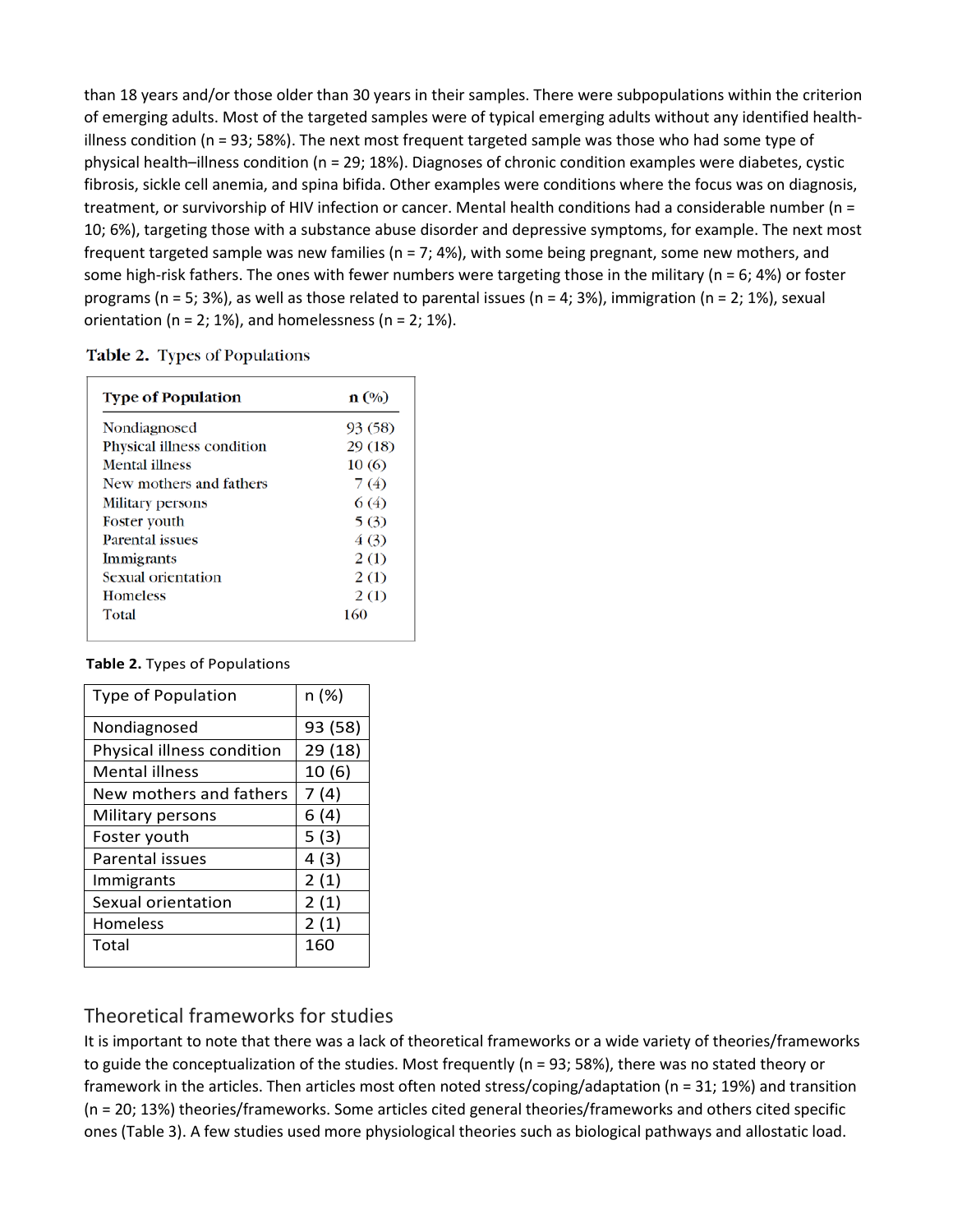Most of the articles that had a transition theory or framework were guided by emerging adulthood or life span/life course framework.

| Table 3. Theoretical Frameworks |
|---------------------------------|
|---------------------------------|

| Framework                                     | n (%)   | <b>Examples</b>                            |
|-----------------------------------------------|---------|--------------------------------------------|
| None stated                                   | 93 (58) |                                            |
| Stress, coping, adaptation,<br>and/or mastery | 31 (19) |                                            |
|                                               |         | Allostatic load                            |
|                                               |         | <b>Biological pathways</b>                 |
|                                               |         | <b>Lazarus and Folkman</b>                 |
|                                               |         | Minority stress theory                     |
|                                               |         | Nicotine stress exposure                   |
|                                               |         | Mastery                                    |
|                                               |         | Polyvagal self-regulation                  |
|                                               |         | Posttraumatic growth                       |
|                                               |         | Racial identity                            |
| <b>Transitions</b>                            | 20(13)  |                                            |
|                                               |         | Emerging adulthood                         |
|                                               |         | Life span or life course                   |
| Other                                         | 16 (10) |                                            |
|                                               |         | Attachment and/or separation/individuation |
|                                               |         | Family systems theory                      |
|                                               |         | Role theory                                |
|                                               |         | Self-determination theory                  |
|                                               |         | Social cognitive theory                    |
| Total                                         | 160     |                                            |

Table 3. Theoretical Frameworks

| Framework                                  | n (%)   | Examples                                   |
|--------------------------------------------|---------|--------------------------------------------|
| None stated                                | 93 (58) |                                            |
| Stress, coping, adaptation, and/or mastery | 31(19)  |                                            |
|                                            |         | Allostatic load                            |
|                                            |         | <b>Biological pathways</b>                 |
|                                            |         | Lazarus and Folkman                        |
|                                            |         | Minority stress theory                     |
|                                            |         | Nicotine stress exposure                   |
|                                            |         | Mastery                                    |
|                                            |         | Polyvagal self-regulation                  |
|                                            |         | Posttraumatic growth                       |
|                                            |         | Racial identity                            |
| Transitions                                | 20(13)  |                                            |
|                                            |         | <b>Emerging adulthood</b>                  |
|                                            |         | Life span or life course                   |
| Other                                      | 16(10)  |                                            |
|                                            |         | Attachment and/or separation/individuation |
|                                            |         | Family systems theory                      |
|                                            |         | Role theory                                |
|                                            |         | Self-determination theory                  |
|                                            |         | Social cognitive theory                    |
| Total                                      | 160     |                                            |

# Types of transitions in studies

The transition typology was guided by categories identified by Schumacher and Meleis.<sup>12</sup> Each study was reviewed and categorized into one type from the typology: growth and developmental (n = 55; 34%), situational (n = 46; 29%), health-illness (n = 19; 12%), and co-occurring transitions (n = 40; 25%) (Table 4). Within the growth and developmental type, there were 2 subtypes: family roles (n = 8; 5%) and normative or nonnormative life events (n= 9; 6%). Examples of growth and developmental transitions include forming of intimate relationships, assuming more responsibility within the family, or for oneself, and becoming a father or mother. The most common situational transition within these reviewed studies was going to college as a context for alcohol and drug use, spirituality, and physical activity. Health-illness transition examples included coping and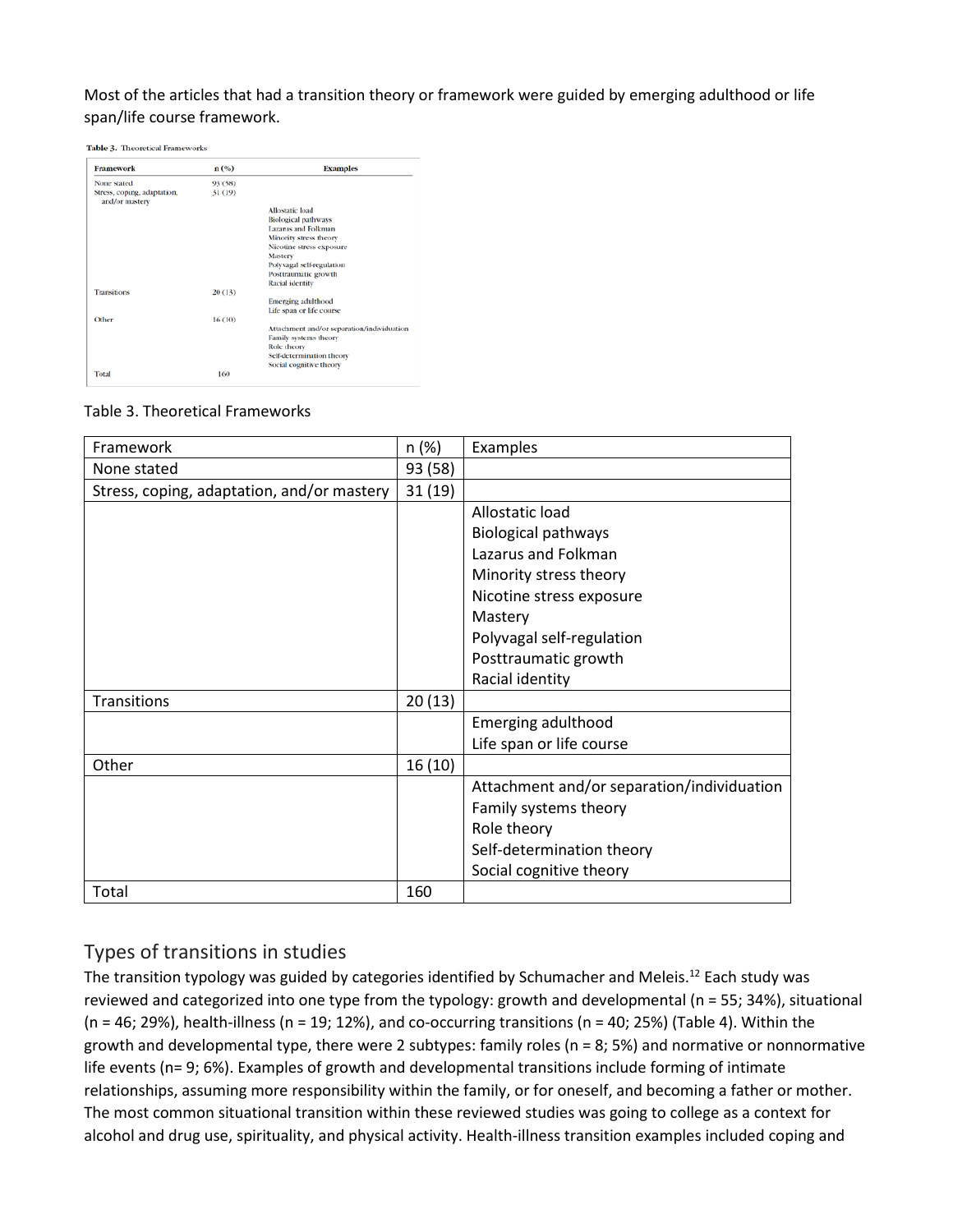managing new diagnoses and treatment such as HIV infection, cancer, and depression. Co-occurring transition type relates to 2 or more types that were happening at the same time or within a short proximity of time. Examples of co-occurring transitions might be going to college and managing a new diagnosis (situational + health-illness), experimenting with sexuality, and first-time cohabitation (growth and developmental + situational).

| Table 4. Types of Transitions |  |
|-------------------------------|--|
|-------------------------------|--|

| <b>Transition Type</b> | $n(^{0}/_{0})$ |
|------------------------|----------------|
| Developmental          | 55 (34)        |
| Growth and development | 38             |
| Normative/nonnormative | 9              |
| Family roles           | 8              |
| Situational            | 46 (29)        |
| Health-illness         | 19 (12)        |
| Co-occurring           | 40(25)         |
| Total                  | 160            |

#### **Table 4.** Types of Transitions

| <b>Transition Type</b> | n(%)    |
|------------------------|---------|
| Developmental          | 55 (34) |
| Growth and development | 38      |
| Normative/nonnormative | 9       |
| <b>Family roles</b>    | 8       |
| Situational            | 46 (29) |
| Health-illness         | 19 (12) |
| Co-occurring           | 40 (25) |
| Total                  | 160     |

#### Stress responses to transition

One of the research questions in the scoping review was, "What types of immediate stress responses were studied?" Stress could be an immediate response or proximal variable in the transition process. Results for this question were compiled and analyzed as all other scoping review questions. The results indicated that there were either not distinctive immediate stress responses documented in the majority of studies or the immediate stress response was not conceptualized separately from more distal adaptive outcomes to the transition process. Thus, one result of the scoping review was that the question on what types of immediate stress responses were studied could not be adequately answered. Stress, whether immediate proximal or adaptive distal outcome, was synthesized together and presented in the next section, "Health-related outcome indicators of adaptation to transitions."

### Health-related outcome indicators of adaptation to transitions

Outcome indicators of transitions were categorized in this review as health-related beliefs and behaviors, adaptation, emotional and psychological functioning, growth and development, physical health and functioning, and perceived quality of life (QOL) (Table 5). The most frequent category for indicators of transition outcomes was health-related beliefs and behaviors (n = 84; 34%) that included behaviors that could promote or compromise health. Some were health-related behaviors such as alcohol use or abuse (binge or problem drinking), marijuana use, substance use or abuse, cigarette smoking, risky sexual behaviors, eating behaviors,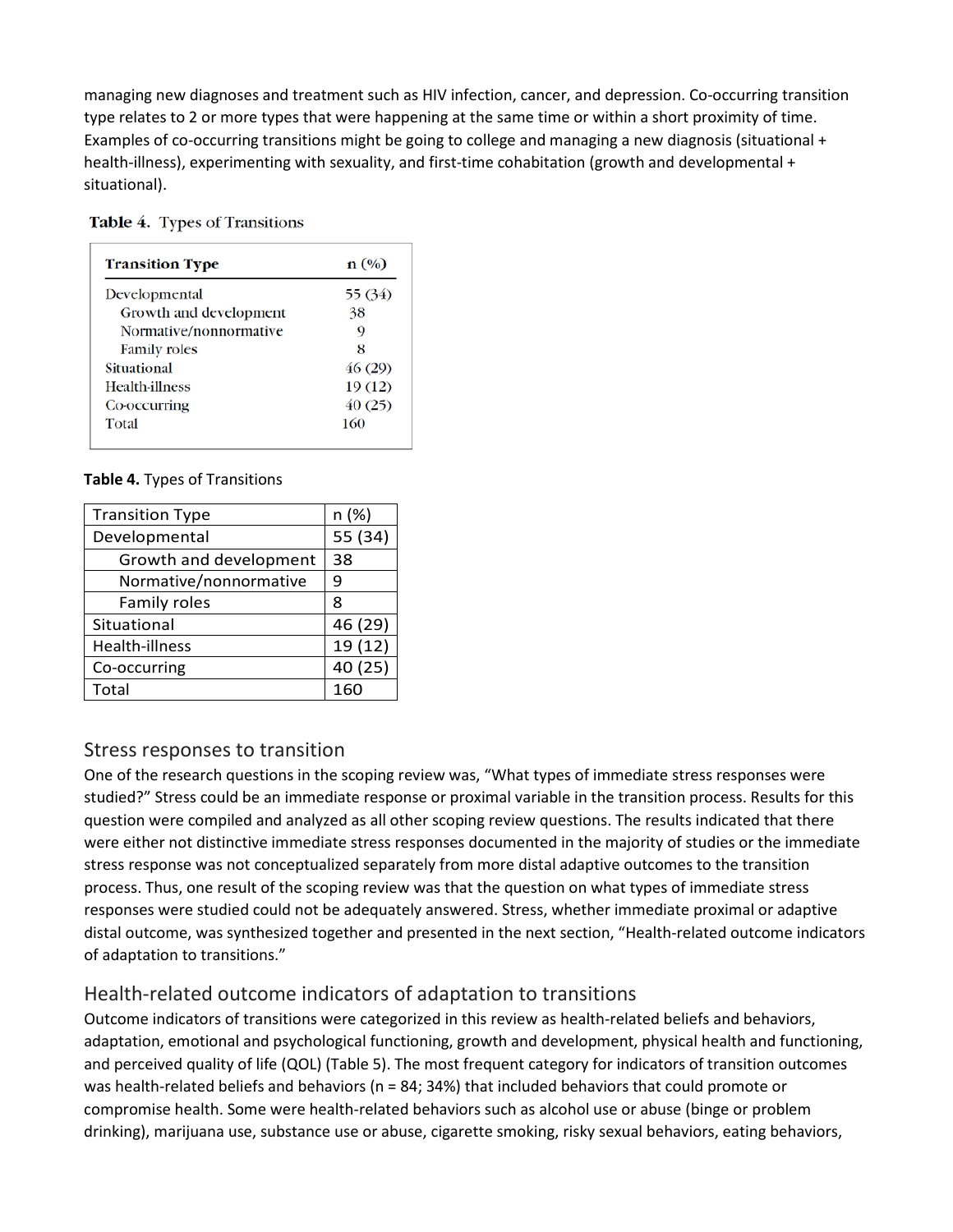and sleep behaviors. Others were health-related behaviors such as management of a chronic condition in relation to medication, whereas others were use of health services (clinic visits or hospitalizations). Some of the health-compromising behaviors were not directly health-related; however, they could increase one's health risk. Examples of this were involvement in antisocial behaviors such as school delinquency, carrying or using a weapon, robbery, and gang fighting. Other health-compromising behavior examples were associated with intimate partner violence, suicide ideation, and self-harm. Only one study discussed an outcome of transition in terms of a health-promoting lifestyle.

| Table 5. Health Outcome Indicators of Adaptation to Transition <sup>1</sup> |  |  |
|-----------------------------------------------------------------------------|--|--|

| <b>General Categories</b>      | n(%)    | <b>Examples</b>                              |
|--------------------------------|---------|----------------------------------------------|
| Health-related beliefs and     | 84(34)  | Alcohol use/abuse                            |
| behaviors                      |         | Antisocial behavior                          |
|                                |         | <b>Cigarette</b> smoking                     |
|                                |         | Condition-specific management                |
|                                |         | Eating                                       |
|                                |         | <b>Health beliefs</b>                        |
|                                |         | <b>Healthy lifestyle</b>                     |
|                                |         | Marijuana use                                |
|                                |         | Risky sexual behavior                        |
|                                |         | Self-harm or victimization                   |
|                                |         | Sleep                                        |
|                                |         | Substance use/abuse                          |
|                                |         | Use of health services                       |
| Adaptation                     | 54 (21) | Acceptance, adjustment, and/or coping        |
|                                |         | Changing routines                            |
|                                |         | <b>Stress management</b>                     |
|                                |         | Reintegration                                |
|                                |         | Resilience                                   |
|                                |         | Self-actualization                           |
|                                |         | Disclosure                                   |
|                                |         | <b>Relationships</b>                         |
|                                |         | Social participation                         |
| Emotion and psychological      | 43 (17) | Anxiety/depression                           |
| functioning                    |         | Distress/stress                              |
|                                |         | Poor mental health                           |
|                                |         | Mental disorder                              |
|                                |         | Negative life events                         |
| Growth and development:        | 33 (13) | <b>Adult roles</b>                           |
|                                |         | Identity                                     |
|                                |         | Independence                                 |
|                                |         | Maturity                                     |
|                                |         | <b>Milestones</b>                            |
|                                |         | Pubertal maturation                          |
| Physical health or functioning | 19(7.5) | Health status and symptoms                   |
|                                |         | Physiological indicators                     |
| Perceived quality of life      | 19(7.5) | Loneliness                                   |
|                                |         | Marital quality                              |
|                                |         | Quality of life or well-being                |
|                                |         | Satisfaction with health care, life, or work |
|                                |         | Self-esteem or self-worth                    |
| Total                          | 252     |                                              |
|                                |         |                                              |

<sup>2</sup>There could be multiple indicators within and across categories for articles.

Table 5. Health Outcome Indicators of Adaptation to Transition<sup>a</sup>

| <b>General Categories</b>            | n (%)   | Examples                              |
|--------------------------------------|---------|---------------------------------------|
| Health-related beliefs and behaviors | 84 (34) | Alcohol use/abuse                     |
|                                      |         | Antisocial behavior                   |
|                                      |         | Cigarette smoking                     |
|                                      |         | Condition-specific management         |
|                                      |         | Eating                                |
|                                      |         | <b>Health beliefs</b>                 |
|                                      |         | Healthy lifestyle                     |
|                                      |         | Marijuana use                         |
|                                      |         | Risky sexual behavior                 |
|                                      |         | Self-harm or victimization            |
|                                      |         | Sleep                                 |
|                                      |         | Substance use/abuse                   |
|                                      |         | Use of health services                |
| Adaptation                           | 54 (21) | Acceptance, adjustment, and/or coping |
|                                      |         | Changing routines                     |
|                                      |         | <b>Stress management</b>              |
|                                      |         | Reintegration                         |
|                                      |         | Resilience                            |
|                                      |         | Self-actualization                    |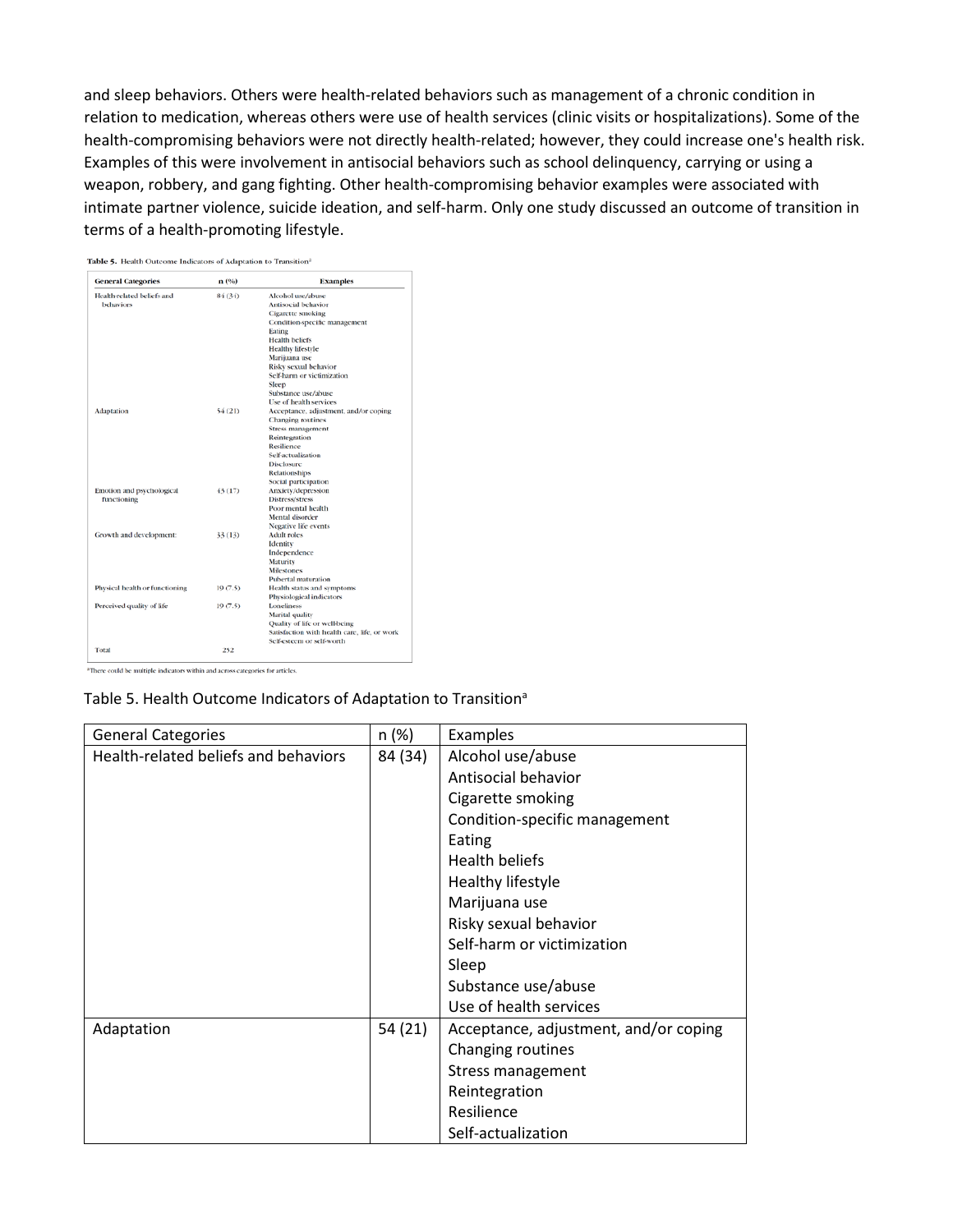|                                       |          | <b>Disclosure</b>                            |
|---------------------------------------|----------|----------------------------------------------|
|                                       |          | Relationships                                |
|                                       |          | Social participation                         |
| Emotion and psychological functioning | 43 (17)  | Anxiety/depression                           |
|                                       |          | Distress/stress                              |
|                                       |          | Poor mental health                           |
|                                       |          | Mental disorder                              |
|                                       |          | Negative life events                         |
| Growth and development                | 33(13)   | Adult roles                                  |
|                                       |          | Identity                                     |
|                                       |          | Independence                                 |
|                                       |          | Maturity                                     |
|                                       |          | Milestones                                   |
|                                       |          | <b>Pubertal maturation</b>                   |
| Physical health or functioning        | 19(7.5)  | Health status and symptoms                   |
|                                       |          | Physiological indicators                     |
| Perceived quality of life             | 19 (7.5) | Loneliness                                   |
|                                       |          | Marital quality                              |
|                                       |          | Quality of life or well-being                |
|                                       |          | Satisfaction with health care, life, or work |
|                                       |          | Self-esteem or self-worth                    |
| Total                                 | 252      |                                              |

<sup>a</sup>There could be multiple indicators within and across categories for articles.

Adaptation (n = 54; 21%) was the next most frequent category and was either by the individual or within relationships. Examples of general individual adaptation were related to illnesses, bereavement, academics, and psychological acceptance, adjustment, and/or coping. Sometimes, there were specific examples of adaptation such as changing routines, reintegration, resilience, self-actualization, and stress management. Examples of adaptation within relationships were in association with health care professionals, parents, and parent-infants, as well as disclosure to others and social participation. The next most frequent was emotional and psychological functioning (n = 43; 17%), with outcome variables such as stress, distress, depression, and/or anxiety. Growth and development outcome indicators were reported in 33 (13%) studies. An example of a growth-related indicator was pubertal maturation, whereas examples of developmental indicators were self-identity, achievement of adult or parental roles, and achievement or milestones related to education, employment, leaving home, marriage/cohabitation, and parenthood. Physical health and functioning were measured as outcomes in 19 (7.5%) studies. Some reflected health status and symptoms with measures of physical functioning, general health, blood pressure, pulmonary function, health problems, respiratory symptoms, sexually transmitted diseases, and body mass index. Others reflected physiological indicators with measures of cytokines, lipid, glucose, and hemoglobin A1c values, and electrocardiographic results. Perceived QOL was an outcome for 19 studies (7.5%). Examples of QOL were satisfaction with health care, well-being, self-esteem, or self-worth, as well as general and condition-specific QOL.

# **DISCUSSION**

The results of this scoping review suggest that this area of research is in the early stage of knowledge development. First, most of the studies used exploratory-descriptive designs, which are commonly conducted when little is known about a phenomenon and the relationship among variables. Given that transitions reflect a process of adaptation to events and experiences, one could expect the predominate design to be longitudinal, examining change over time. However, this was not the case. The lack of longitudinal designs may also reflect an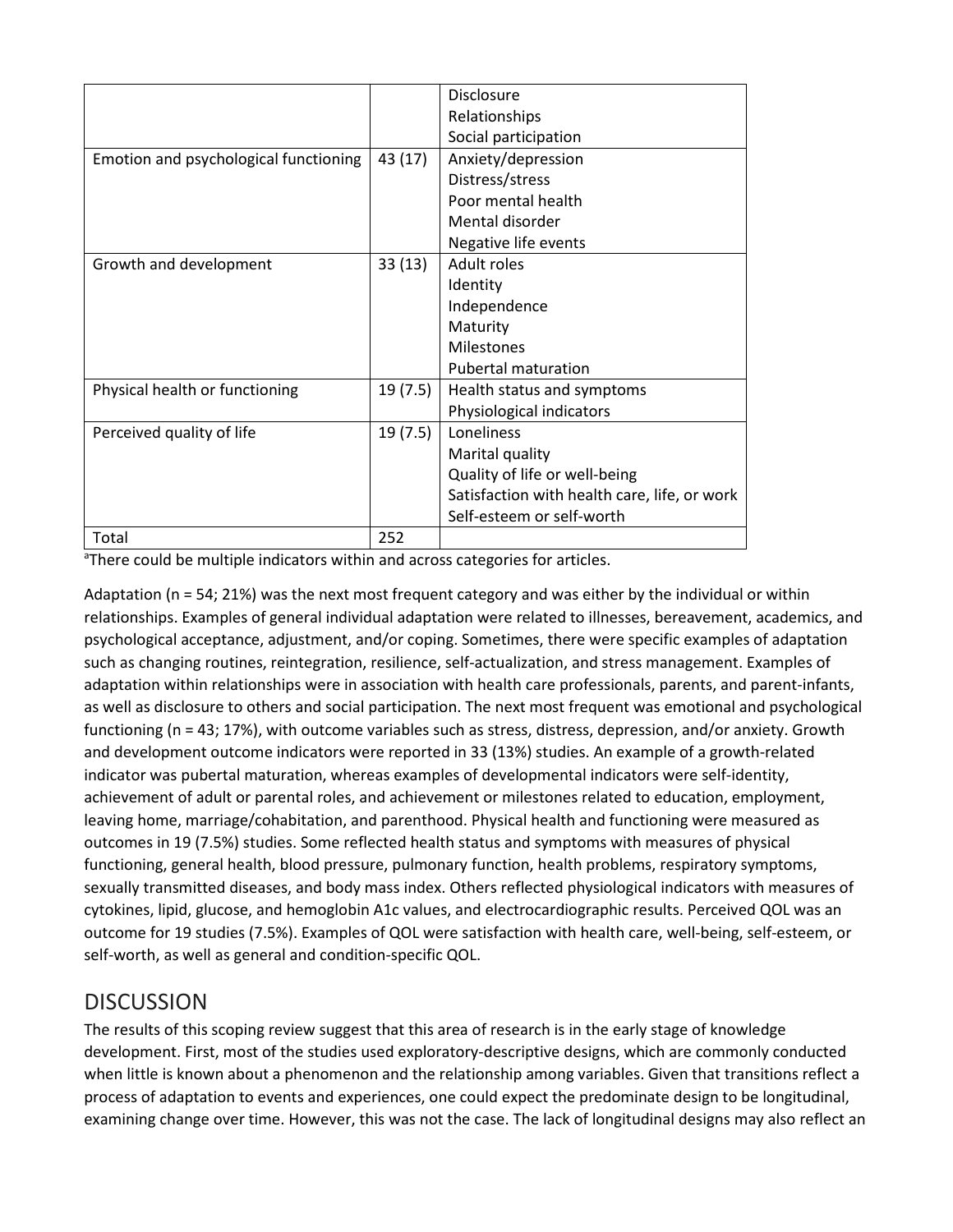early stage of knowledge development, as salient concepts and relations among them need to first be identified in exploratory-descriptive designs. As this area is in the early stages of knowledge development, it would be expected that only a few studies had intervention designs.

Another indication of an early stage of knowledge development is the lack of or wide variety of theories and theoretical frameworks used to guide the studies. Interestingly, given that one of the main concepts in the search was transitions, there were only a small number of transition frameworks that were identified. Some identified Arnett's<sup>2</sup> emerging adulthood, which focuses upon developmental and situational transitions, and others identified life course writings, proposing that changes occur in individuals and families over the life course.32 Given that transitions require adaptation, it is not surprising that a major categorization for theories or frameworks was adaptation.

The lack of frameworks could also be associated with disciplines that published the studies. Some disciplines such as nursing commonly identify concepts and propositions, when appropriate, that guide the research, whereas other disciplines may not. The lack of theories and frameworks and the wide variety of frameworks are a detriment to providing a coherent theory, whereby there is a shared understanding of transition. Furthermore, this lack of conceptual clarity does not lay the groundwork for developing the science of transition or applicable intervention research. The lack of transition research using consistent core theoretical concepts and their relationships also confuses the impact of stress in the process. Further research on stress as an immediate response is advocated. Clarity of the immediate stress response as a mediator between the transitional event and adaptive outcome or as a moderator in that relationship would be beneficial in moving the research area forward.

Another indication of the early stage of knowledge development is the age ranges of the samples. Some studies had sample participants within the 18- to 30-year-old group that is identified to be emerging adults.<sup>2,6</sup> Although those younger than 18 years and older than 30 years are not commonly considered to be emerging adults, some studies' samples included those younger than 18 years and older than 30 years. It is acknowledged that 18 to 30 years of age is arbitrary and there can be individual differences in relation to when persons attain characteristics of this developmental period. In addition, it is acknowledged that there could have been reasons for sample age ranges younger than 18 years or older than 30 years; there may have been difficulty obtaining a sufficient sample for unique populations, with some chronic illness known to present in small populations. However, if this were an integrative review, the inconsistent age ranges could result in inaccurate findings for emerging adults within a study or demonstrate conflicting findings across studies for those with different age ranges.

The breadth of transition research in just one developmental age group lends support for the Schumacher and Meleis<sup>12</sup> typology. The typology provided a context for categorizing the many studies. This scoping review also provided insight into the complexity of the emerging adult population in that there were many co-occurring transitions identified by the researchers. This is consistent with Arnett's<sup>2</sup> emerging adulthood framework, which notes this developmental period as a time of instability. Thus, this age period is congruent with a developmental transition as noted by Schumacher and Meleis<sup>12</sup> as having many situation transitions such as enrolling in college.<sup>21</sup> The number of health-illness transitions was small and was expected since most emerging adults are without diagnosed illnesses.

Multiple adaptation outcome indicators were identified, which were consistent with what is known about emerging adult population and consistent with outcome indicators identified by Meleis.<sup>1</sup> Many of the outcome indicators were health-related behaviors varying from alcohol use to abuse. Consistent with this, it is known that there are types of alcohol involvement by youth. For example, among youth in the general population, various types of individuals have long been described in terms of alcohol use such as "abstainers," "light drinkers," and "very heavy drinkers."33 Substance use was another health-related behavior that may be associated with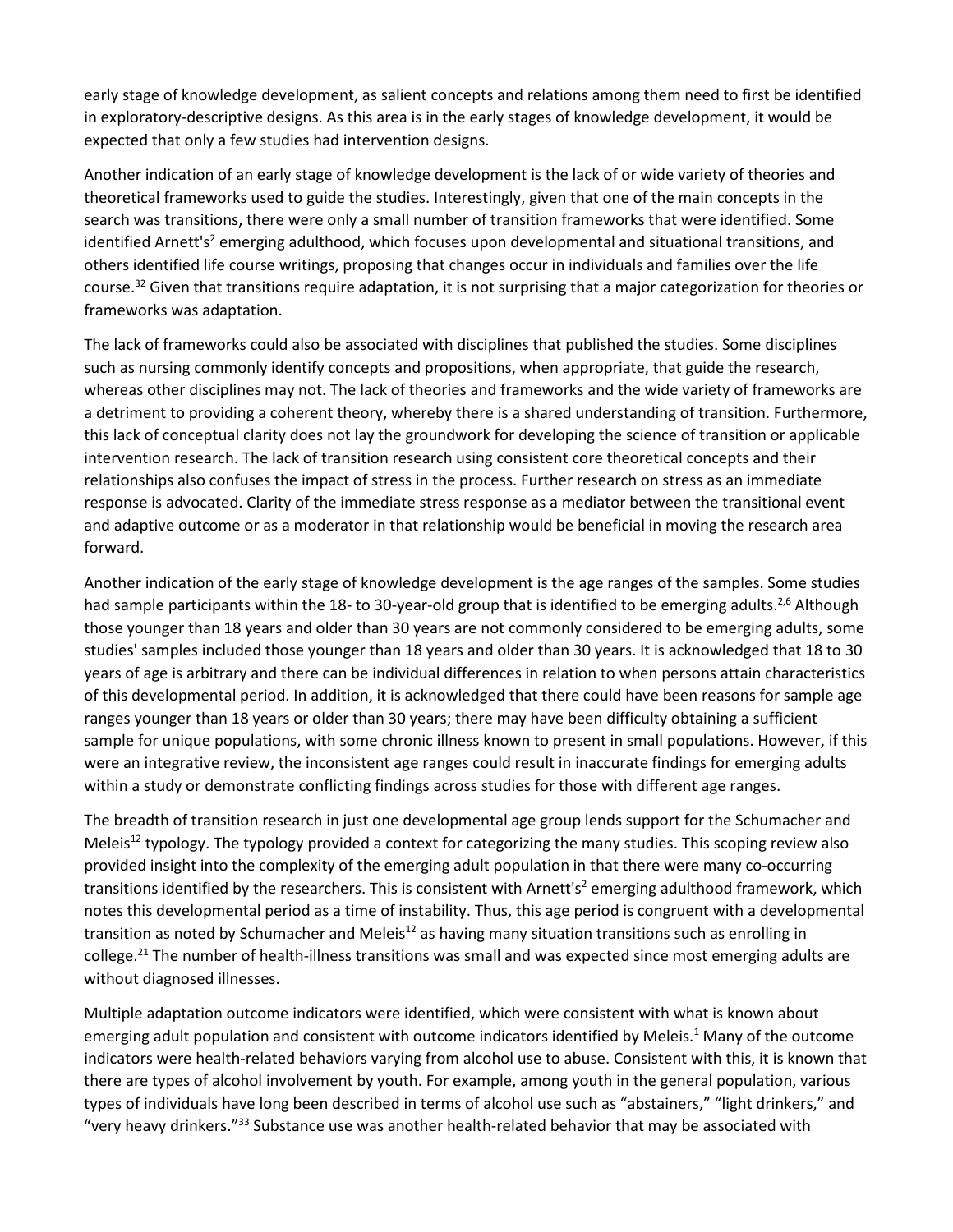development, specifically experimentation as part of identity maturation, according to Arnett.<sup>34</sup> Identity was also noted in the transition outcome category of growth and development. This is consistent with identity being a major area of development for emerging adults<sup>2</sup> and as an outcome indicator identified by Meleis.<sup>1</sup> Finally, a major transition outcome category was adaptation, in general, which is not surprising, as it is required following change.1

Among emerging adults, stress is an integral concept to transitions. In our review, stress responses were not clearly delineated as an immediate response or an outcome in many of the reviewed studies. However, stress response was related to several of the transition outcome indicator categories. First, the transition outcome indicators of the emotional and psychological functioning outcomes of distress, stress, anxiety, depression are stress responses, noted to follow stressors.<sup>35</sup> Second, the category of health-related behaviors may be associated with stress; behaviors such as substance use, smoking, eating, and sleep behaviors have been noted to be consequences of stress.<sup>35</sup> Indeed, this age group is known for involvement in behaviors such as smoking cigarettes, problem drinking, and using drugs that have potential long-term health and well-being consequences for these youths.<sup>33</sup> Third, another consequence of stress is the physical and physiological adaptation indicators related to physical health such as blood pressure and cytokine levels; this is consistent with writings by Schneiderman and colleagues,<sup>35</sup> noting that stress hormones, cardiovascular disease, respiratory diseases, and exacerbation of chronic illnesses, for example, are health-related responses to stressors. We advocate further research to identify common proximal stress responses and their effects on adaptation. Such findings will contribute to furthering the development of a transition framework to guide research on transition, stress, and adaptation.

This scoping review's limitations need to be considered. First, some studies may not have been captured, although there was a concept map to capture research studies on transitions, stress, and adaptation among emerging adults in the United States. It is possible that terms used by authors in their publications may have not led to inclusion in the search database. Another possibility is that some researchers may have assumed transitional stress when one graduated from high school or moved out of parental homes, for example, but did not explicitly measure stress. Subjectivity in interpretation of screening criteria may have occurred. However, the lead authors developed screening criteria with definitions of concepts and delineation of inclusion/exclusion criteria; the screening occurred in pairs with an interrater agreement calculated; and the full team met to discuss issues and clarify inclusion/exclusion criteria. In addition, there was some subjectivity in categorizing findings. To address this, the lead authors used the writings of Schumacher and Meleis<sup>12</sup> to guide categorization of transition types. For other categorizations such as transition outcome indicators, the lead authors developed categories and discussed until consensus was reached. It needs to be acknowledged that the lead authors' previous work on transition frameworks and research<sup>10,11</sup> could have been influential in these categorizations.

The results of this scoping review provide guidance for future conceptual work and research. Theory-guided research would provide a more coherent understanding of emerging adulthood transition, and Meleis<sup>11</sup> transition framework provides a valid guide. Concept analysis on transition-related stress and transition-related adaptation would add clarity in development of concepts for the emerging adulthood transition frameworks. The findings suggest areas for more in-depth integrative reviews to guide future research. For example, an integrative review could provide insight into emerging adults who have a chronic illness such as diabetes or into health-illness transitions such as surviving cancer. We also suggest that more longitudinal designs be conducted to rigorously study the transition process. Such longitudinal designs would allow for discriminating immediate responses from adaption outcomes.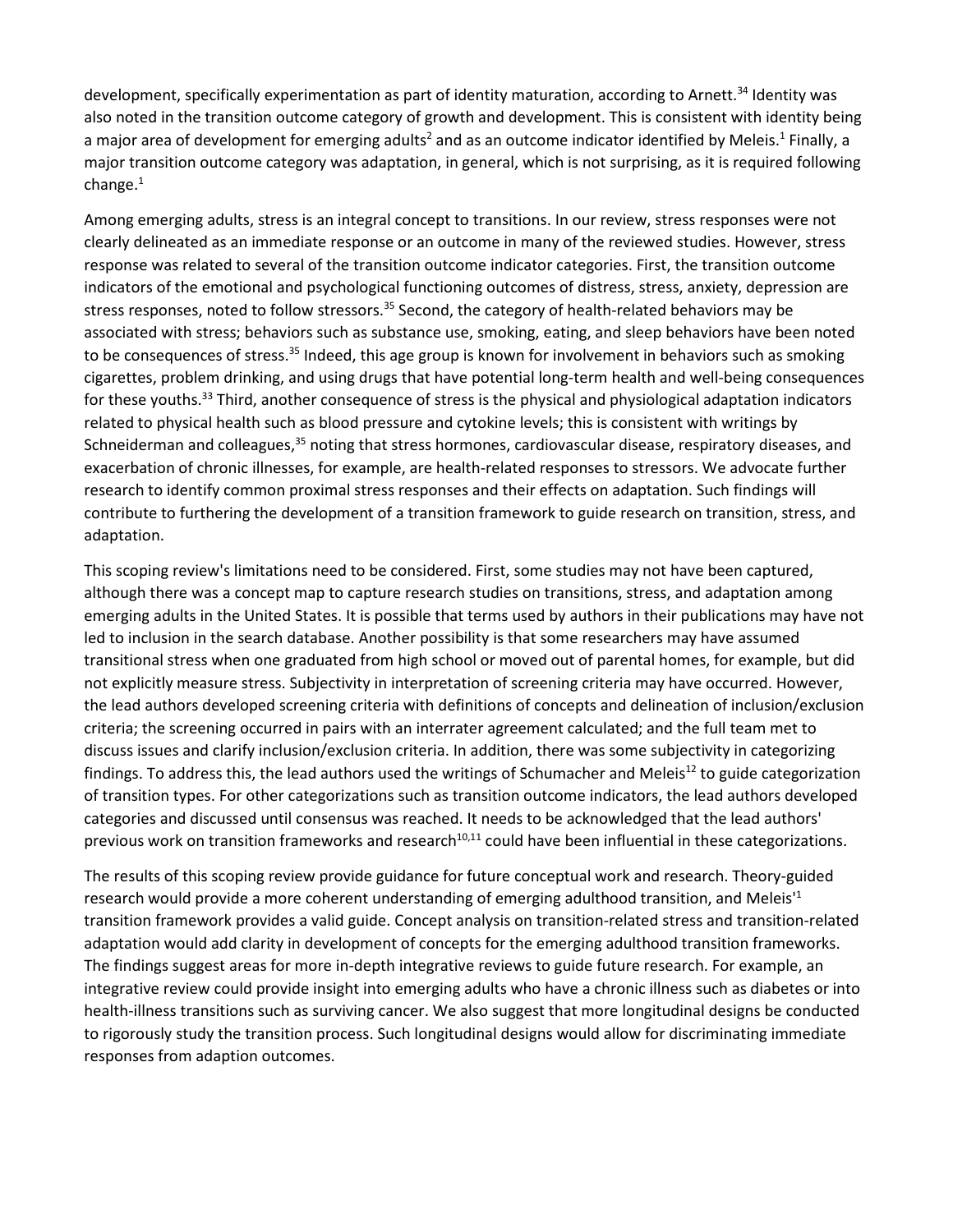# REFERENCES

- 1. Meleis AI, ed. Transitions Theory: Middle Range and Situation-specific Theories in Nursing Research and Practice. New York, NY: Springer Publishing Company; 2010.
- 2. Arnett JJ. Emerging Adulthood: The Winding Road From the Late Teens Through the Twenties. 2nd ed. New York, NY: Oxford University Press; 2015.
- 3. Chick N, Meleis AI. Transitions: a nursing concern. In: Chinn PL, ed. Nursing Research Methodology. Boulder, CO: Aspen Publications; 1986:237–257.
- 4. Arnett JJ. Emerging adulthood. A theory of development from the late teens through the twenties. Am Psychol. 2000;55(5):469–480.
- 5. Settersten RA Jr, Furstenberg FF Jr, Rumbaut RG. On the Frontier of Adulthood: Theory, Research and Public Policy. Chicago, IL: The University of Chicago Press; 2005.
- 6. Institute of Medicine and National Research Council. Investing in the Health and Well-being of Young Adults. Washington, DC: The National Academies Press; 2014.
- 7. Davis K, Drey N, Gould D. What are scoping studies? A review of the nursing literature. Int J Nurs Stud. 2009;46(10):1386–1400.
- 8. Levac D, Colquhoun H, O'Brien KK. Scoping studies: advancing the methodology. Implement Sci. 2010;5:69.
- 9. Bridges W. Managing Transitions: Making the Most of Change. New York, NY: Perseus Books; 1991.
- 10. Hanna KM. A framework for the youth with type 1 diabetes during the emerging adulthood transition. Nurs Outlook. 2012;60(6):401–410.
- 11. Kaiser MM, Kaiser KL, Barry TL. Health effects of life transitions for women and children: a research model for public and community health nursing. Public Health Nurs. 2009;26(4):370–379.
- 12. Schumacher KL, Meleis AI. Transitions: a central concept in nursing. Image J Nurs Sch. 1994;26(2):119–127.
- 13. Mouw T. Sequences of early adult transitions: a look at variability and consequences. In: Settersten RA, Furstenberg FF, Rumbaut RG, eds. On the Frontier of Adulthood: Theory, Research, and Public Policy. Chicago, IL: The University of Chicago Press; 2005:256–291.
- 14. Meleis AI. Role insufficiency and role supplementation: a conceptual framework. Nurs Res. 1975;24(4):264– 271.
- 15. Hattar-Pollara M. Developmental transitions. In: Meleis AI, ed. Transitions Theory: Middle-Range and Situation-Specific Theories in Nursing Research and Practice. New York, NY: Springer Publishing Company; 2010:87–94.
- 16. Côté J, Bynner JM. Changes in the transition to adulthood in the UK and Canada: the role of structure and agency in emerging adulthood. J Youth Stud. 2008;11(3):251–268.
- 17. Furstenberg FF Jr, Rumbaut RC, Settersten RA Jr. On the frontier of adulthood: emerging themes and new directions. In: Settersten RA, Furstenberg FF, Rumbaut RG, eds. On the Frontier of Adulthood: Theory, Research, and Public Policy. Chicago, IL: The University of Chicago Press; 2005:3–25.
- 18. Fussell E, Furstenberg FF Jr. The transition to adulthood during the twentieth century: race, nativity, and gender. In: Settersten RA, Furstenberg FF, Rumbaut RG, eds. On the Frontier of Adulthood: Theory, Research, and Public Policy. Chicago, IL: The University of Chicago Press; 2005:29–75.
- 19. Shanahan MJ, Porfeli EJ, Mortimer JT, Erickson LD. Subjective age identity and the transition to adulthood: when do adolescents become adults? In: Settersten RA, Furstenberg FF, Rumbaut RG, eds. On the Frontier of Adulthood: Theory, Research, and Public Policy. Chicago, IL: The University of Chicago Press; 2005:225–255.
- 20. Arnett JJ. Emerging adulthood: what is it, and what is it good for? Child Dev Perspect. 2007;1(2):68–73.
- 21. Bozick R, DeLuca S. Not making the transition to college: school, work, and opportunities in the lives of American youth. Soc Sci Res. 2011;40(4):1249–1262.